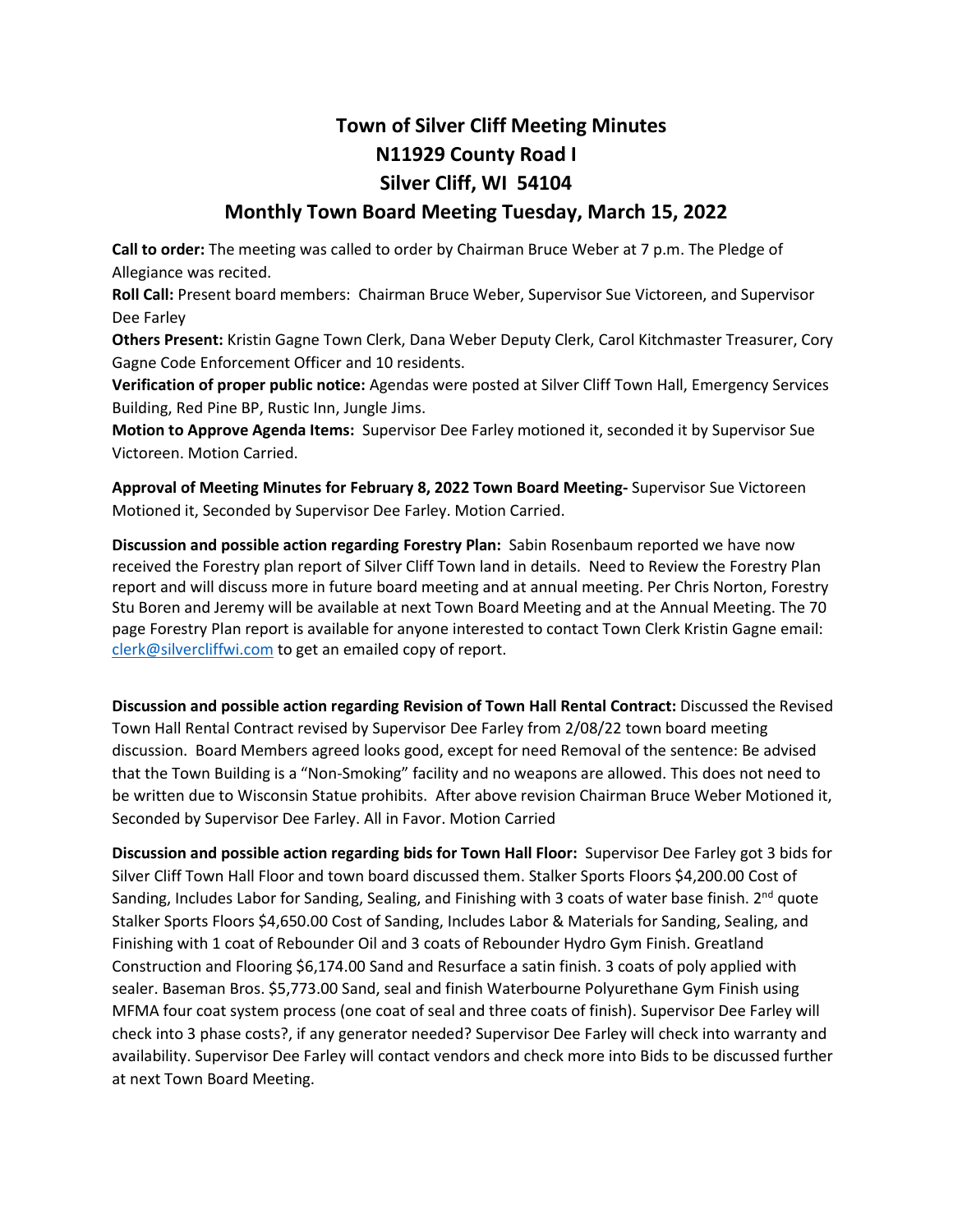**Discussion and possible action regarding Office Copier/Printer Machine:** Discussion of the 2 Bids: Cooper Office Equipment, Reconditioned Konica Minolta Bizhub C368 Color Copier/Printer/Scan Machine, paper sizes up to 11x17" \$3,995.00 or 60 month lease \$79.34 per month + \$5.00 per month scan to email feature. Additional Maintenance & Supply Agreement \$40.00 per month includes 10,000 black impressions per quarter, black impressions over 10,000 per quarter cost additional 1.2 cents per impression. \$28.33 per month includes 1,000 Color impressions per quarter, Color impressions over 1,000 per quarter cost additional 8.5 cents per impression. Maintenance Agreement includes unlimited toner, including color toner, image units, fusing unit, image transfer belt, parts, labor, travel time and a loaner if needed.

Office Planning Group New Canon Image Runner 3826 Color Copier/Printer/Scan/Fax Machine, paper sizes up to 11X17" \$6,500.00 or lease 60 month \$123.25 per month. Additional Maintenance & Supply Agreement \$46.20 a month includes 36000 black and 3000 color prints, with additional charge of .011 each for black and .067 for color prints.

Town Board Decided to go with Cooper Office Equipment Reconditioned Konica Minolta Bizhub C368 Color Copier/Printer/Scan Machine with 60 month Lease and Maintenance Agreement. Supervisor Dee Farley Motioned it, Seconded by Supervisor Sue Victoreen. Motion Carried.

**Discussion and possible action regarding Adopt Ordinance Relating Confidentiality of Income and Expenses Provided by Assessor for Assessment Purposes:** Ordinance#031522 Relating Confidentiality of Income and Expenses Provided by Assessor for Assessment Purposes, Supervisor Sue Victoreen Motioned it, Seconded by Supervisor Dee Farley, All in Favor. Motion Carried.

## **Reports/updates presented:**

- a. **Treasurer's report:** Carol Kitchmaster reported a balance in checking account of \$21,047.21 Balance in money market is \$149,832.19, CD's Total \$593,139.66. She has sent out delinquent letters on March 1st.
- b. **Clerks Report:** Kristin Gagne reported been busy working on election information.
- c. **Chairman's report:** Chairman Bruce Weber reported Date Reminders: Town Audit March 17, 2022 at 8:30am. Regular Town Board Meeting April 12, 2022 at 7:00 pm. Annual Meeting April 19, 2022 at 6:00 pm. Silver Cliff Open Book April 20, 2022 10:00 am-12:00 pm. Board of Review May 13, 2022 10:00 am-12:00 pm. March 28, 2022 6:00 pm Public Election Machine Test. Planning Commission April Town Board Meeting Sabin Rosenbaum term ends and Chris Norton term ends. If anyone is interested in being on the Planning Commission needs to submit in an application to Chairman Bruce Weber. Chairman Bruce Weber mentioned about road grants BIPartisian Grant which recommends having a grant writer and engineer design with applications due to are competitive grants. Chairman Bruce Weber looked into grant writing cost and found it is expensive, approx. \$400.00 per hour \$10,000.00 Approx. Engineer Design. Without any guarantee to get awarded the Grant, therefore not going to pursue at this time, maybe look into in the future. Temporary Road Limits went on effective March 11, 2022.
- d. **Cemetery Committee:** No Report
- e. **Planning Commission:** Sabin Rosenbaum reported mailed letters for Wolfe Lane-all received and Town Clerk has the copies. Sabin Rosenbaum will monitor Hugh Guys part now.
- f. **Road Committee:** No Report